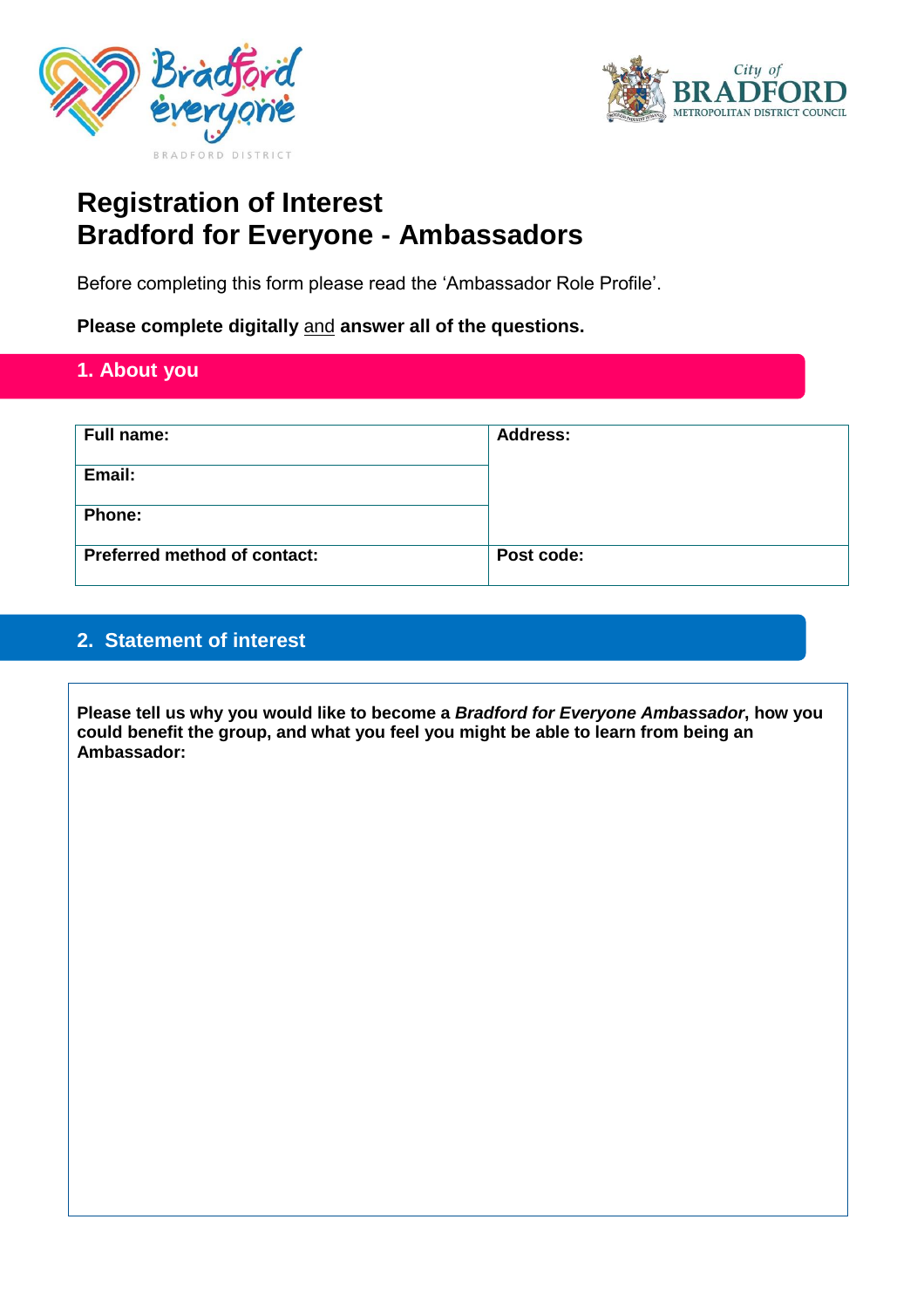# **3. Commitment & Support**

|                                                                                          | <b>Yes</b> |                                                                                                                       | <b>Yes</b> |  |  |  |
|------------------------------------------------------------------------------------------|------------|-----------------------------------------------------------------------------------------------------------------------|------------|--|--|--|
| Please confirm that you can commit<br>to a minimum of three hours every<br>three months. | $\Box$     | Please confirm that you are happy to<br>undertake relevant training recommended by<br>the Bradford for Everyone team? |            |  |  |  |
| Please select below if you would need support with any of the following:                 |            |                                                                                                                       |            |  |  |  |
| Language (signing, translating etc.)                                                     |            | Childcare / adult care                                                                                                |            |  |  |  |
| Mobility / access                                                                        |            | Other                                                                                                                 |            |  |  |  |
| Specific dietary requirements:                                                           |            |                                                                                                                       |            |  |  |  |
| If you have ticked 'yes' regarding support, please tell us more:                         |            |                                                                                                                       |            |  |  |  |

## **4. Skills**

#### **What skills can you bring to the Ambassadors group?**

| <b>Skills</b>             | <b>Yes</b> | <b>With</b><br>help | <b>Skills</b>               | <b>Yes</b> | <b>With</b><br>help |
|---------------------------|------------|---------------------|-----------------------------|------------|---------------------|
| Communications            |            |                     | Attention to detail         |            |                     |
| <b>Teamwork</b>           |            |                     | Taking initiative           |            |                     |
| Problem solving           |            |                     | Financial capability        |            |                     |
| Creativity and innovation |            |                     | Organizing and planning     |            |                     |
| Interpersonal             |            |                     | Positive attitude           |            |                     |
| Time management           |            |                     | Negotiating and influencing |            |                     |
| Leadership                |            |                     | Other:                      |            |                     |

# **5. Declaration of interests**

**Please give details of any boards or organisations you are currently involved with** (in a paid or voluntary capacity)

| <b>Organisation/Board</b> | Please describe your role and involvement |
|---------------------------|-------------------------------------------|
|                           |                                           |
|                           |                                           |
|                           |                                           |
|                           |                                           |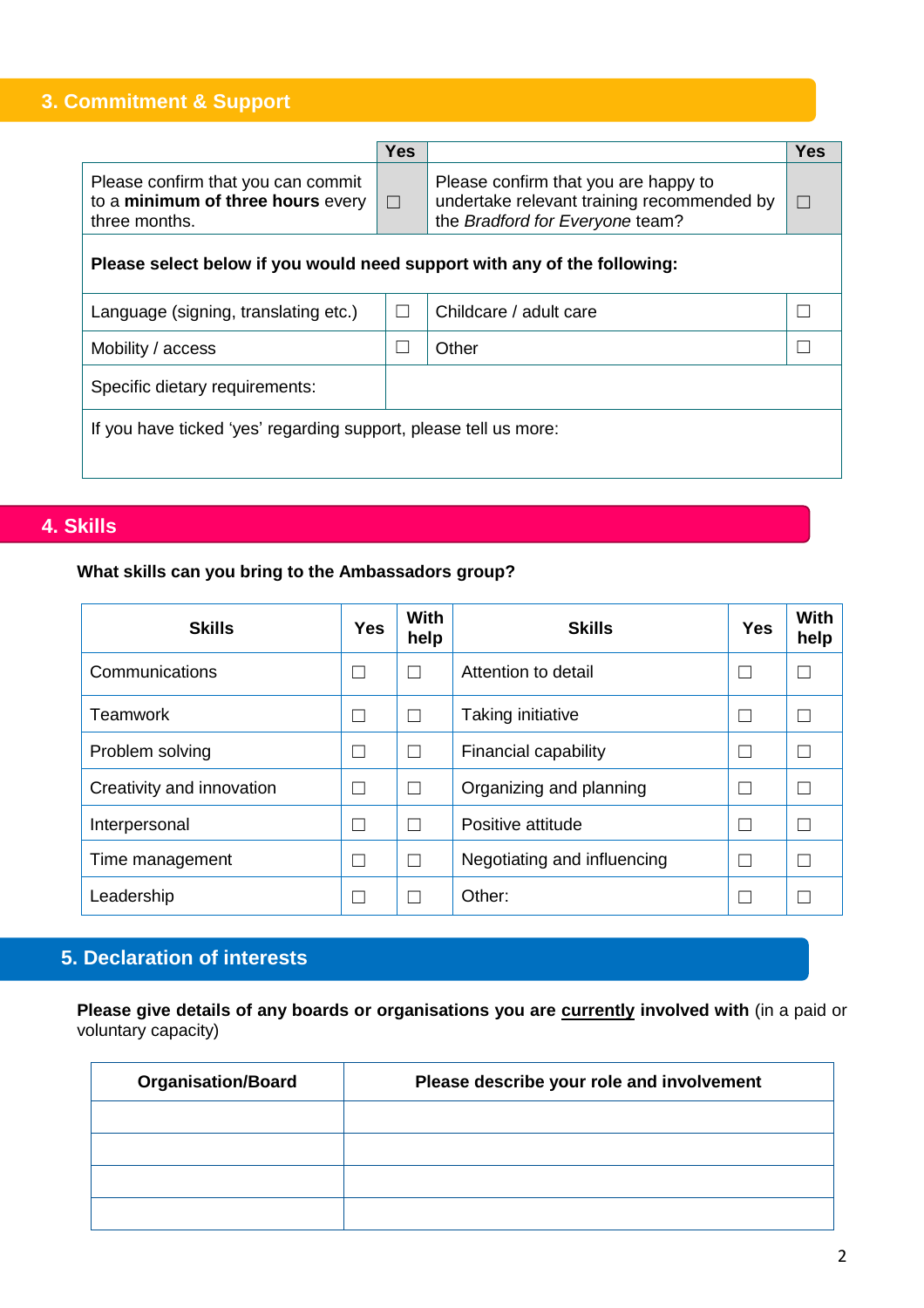### **6. Reference(s)**

| Please provide details of at least one person who can provide a reference for you. Referees<br>can be a friends, colleagues, managers or other professionals. |            |  |  |  |  |  |
|---------------------------------------------------------------------------------------------------------------------------------------------------------------|------------|--|--|--|--|--|
| <b>Reference 1</b><br><b>Reference 2</b>                                                                                                                      |            |  |  |  |  |  |
| Full Name:                                                                                                                                                    | Full Name: |  |  |  |  |  |
| Address:<br>Address:                                                                                                                                          |            |  |  |  |  |  |
| Email:<br>Email:                                                                                                                                              |            |  |  |  |  |  |
| Telephone:                                                                                                                                                    | Telephone: |  |  |  |  |  |
| Relationship to you:<br>Relationship to you:                                                                                                                  |            |  |  |  |  |  |

Please **sign below** to confirm that the information you have provided is correct, and that you consent to it being stored (as described below):

| <b>Name</b> | sian.<br>$\sim$ | ำat≏<br>-<br>---- |
|-------------|-----------------|-------------------|
|-------------|-----------------|-------------------|

#### **5. Monitoring & Your Personal information**

#### **Why we collect this information**

Bradford for Everyone (part of Bradford Council) collects this information to help us ensure that the Ambassadors group is representative of the people that make up our district. The data we keep is anonymised for reporting purposes and held on secure servers.

#### **How long do we keep your data for?**

If your application to become an Ambassador is successful, we will need to store your personal details securely in order to satisfy and meet our funding requirements and to ensure the group is as diverse as possible. We will store your information on Bradford Council servers and in our Upshot secure database. If your application to the Ambassadors group is unsuccessful we will add you to the *Bradford for Everyone Network* which includes storing your data in a secure database called "Upshot". We will keep such information no longer than six years.

| How would you describe your gender?                                                                                                      |                |                      |                    |       |             |                          |
|------------------------------------------------------------------------------------------------------------------------------------------|----------------|----------------------|--------------------|-------|-------------|--------------------------|
| Female $\square$                                                                                                                         | Male $\square$ | Non-binary $\square$ | Intersex $\square$ | Other |             | Prefer not to say $\Box$ |
| What is your sexuality?                                                                                                                  |                |                      |                    |       |             |                          |
| Heterosexual ('Straight') □ Homosexual (Gay or Lesbian) □<br>Bi-sexual $\square$<br>Other (Please state):<br>Prefer not to say $\square$ |                |                      |                    |       | Pansexual D |                          |